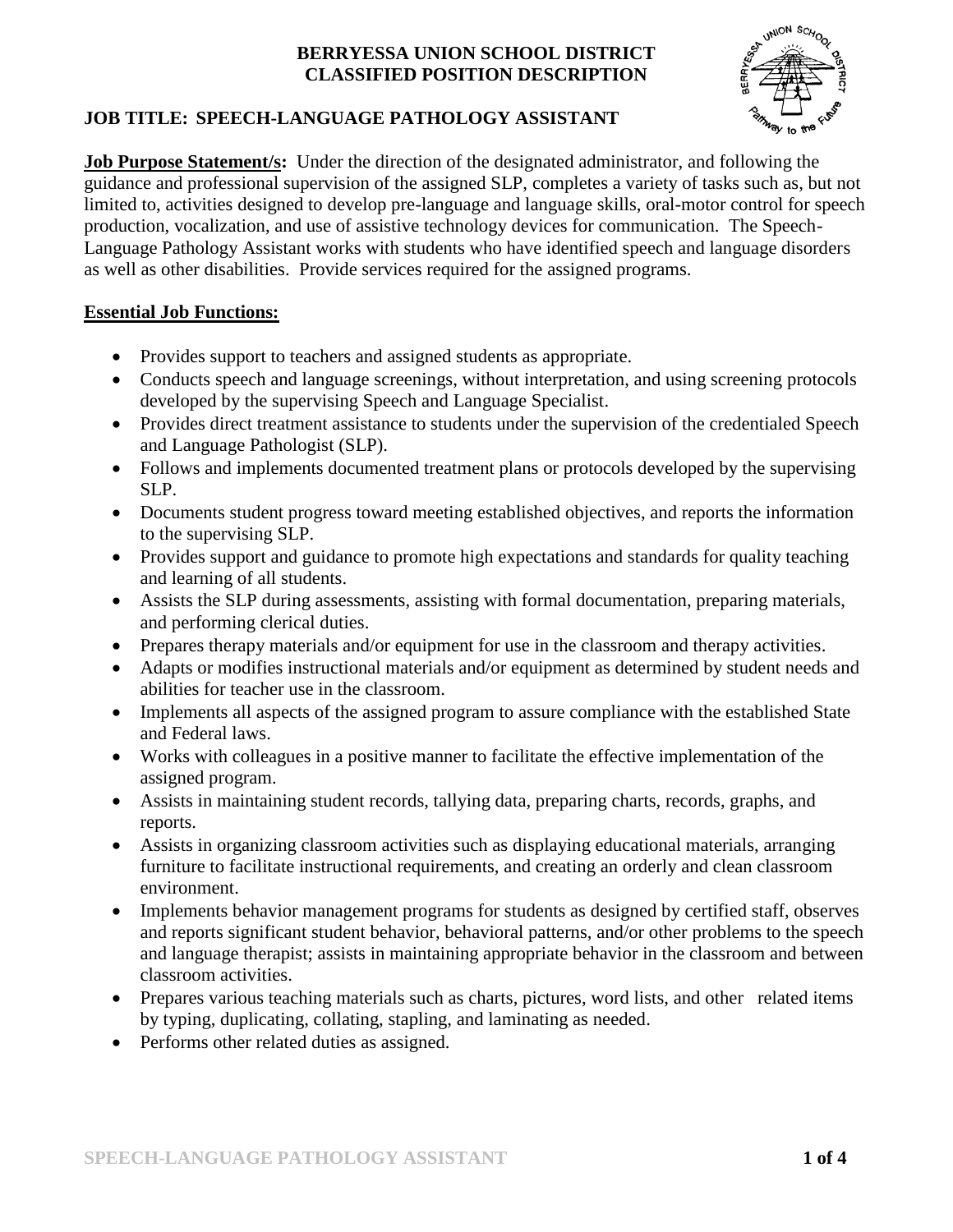# **JOB TITLE: SPEECH-LANGUAGE PATHOLOGY ASSISTANT**



### **Job Requirements – Qualifications**

*To perform this job successfully, an individual must be able to perform each essential duty satisfactorily. The requirements listed below are representative of the knowledge, skill, and/or ability required. Reasonable accommodations may be made to enable individuals with disabilities to perform the essential functions.*

#### **Education and Experience Requirements:**

- Must possess a valid Certificate to provide SLPA services and Associates Degree in and or graduation from an SLPA Certificate program or a Bachelors Degree in Speech-Language Pathology or Communication Disorders.
- Must have experience with diverse student and community populations.
- Must have experience in and understanding of second language acquisition theory and teaching and learning in multilingual settings.

#### **Knowledge and Abilities:**

#### **KNOWLEDGE OF:**

- Principles, trends, methods, strategies, practices, and procedures pertaining to educating students.
- State and Federal educational program requirements.
- Legal mandates, applicable sections of the Education Code, District policies and regulations, laws, practices and procedures.
- Speech and language pathology equipment, materials, and procedures.
- Effective research-based instructional methodologies, including differentiated instruction to meet the needs of all students.
- Student behavior management strategies and techniques.
- Normal speech, language, and hearing development.
- Effective communication with children and adults.
- Language disorders and rehabilitation.
- Articulation disorders and rehabilitation.
- Acquired disorders and rehabilitation.
- The California Common Core State Standards.
- Learning patterns in children.
- Student behavior management techniques and strategies.
- Learning problems of children with special education needs.
- English usage, punctuation, spelling, grammar, and math.
- Routine recordkeeping.
- Best practices in the teaching and learning of English Language Development.
- The analysis and use of data and other evidence to inform instructional practice.
- Strategies for working collaboratively with all stakeholders in a multicultural and multilingual setting.
- Correct English usage, grammar, spelling, punctuation, and vocabulary.
- Record-keeping, report preparation, filing, and proofing techniques.
- Effective oral and written communication skills.
- Interpersonal skills using tact, patience and courtesy.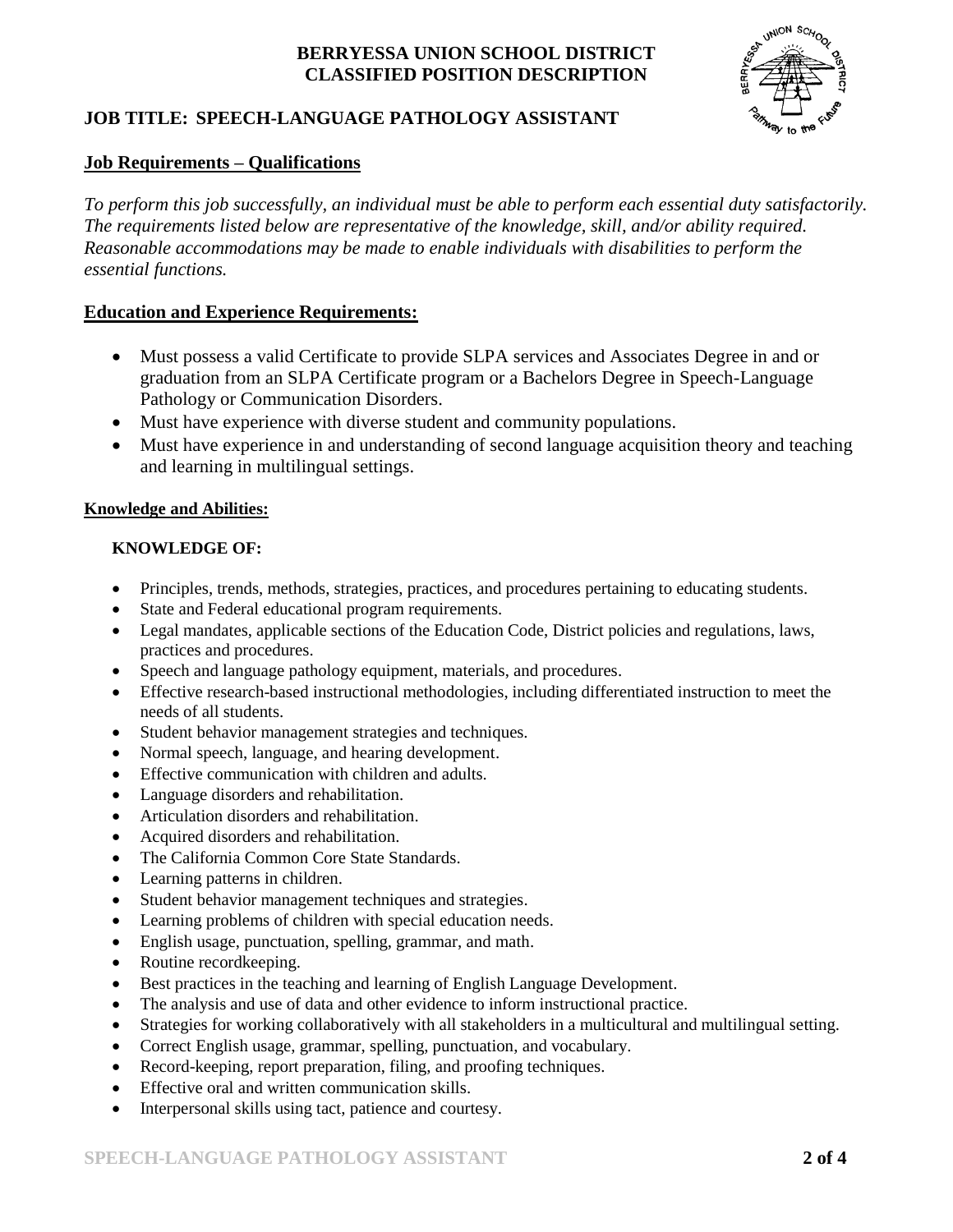## **JOB TITLE: SPEECH-LANGUAGE PATHOLOGY ASSISTANT**



#### **ABILITY TO:**

- Deal effectively with attitudes and behaviors of students.
- Establish and maintain effective working relationships and good rapport with students, site administrators, other staff members, and parents.
- Work successfully in a culturally and linguistically diverse community.
- Effectively and tactfully communicate in both oral and written forms.
- Interface effectively with supervisor.
- Manage and use time effectively.
- Demonstrate appropriate conduct.
- Maintain a facilitating environment for assigned tasks.
- Select, prepare, and present materials effectively.
- Maintain student performance documentation.
- Assist speech and language therapist.
- Use a variety of screening tools and protocols.
- Appropriately administer and score screening tools.
- Manage screenings and documentation.
- Communicate screening results and all supplemental information to supervisor.
- Manage behavior and therapy program.
- Provide effective implementation of therapy objectives.
- Operate instructional and office equipment.
- Ability to do simple math in order to compile reports, and maintain records and status reports.
- Interact successfully with parents, students, supervisor, school staff, and community agency representative.
- Maintain effective working relationships with a wide variety of groups and individuals, including District administrators, employees, parents or members of the public.
- Meet schedules and timelines.
- Work confidentially with discretion.

#### **Working Conditions:**

#### **ENVIRONMENT:**

*The work environment characteristics here are representative of those an employee encounters while performing the essential functions of this job. Reasonable accommodations may be made to enable individuals with disabilities to perform the essential functions.*

- Indoor
- Classroom environment
- Subject to driving to off-site locations to conduct work.

The noise in these environments is quiet to loud depending upon the activity in the particular part of the day.